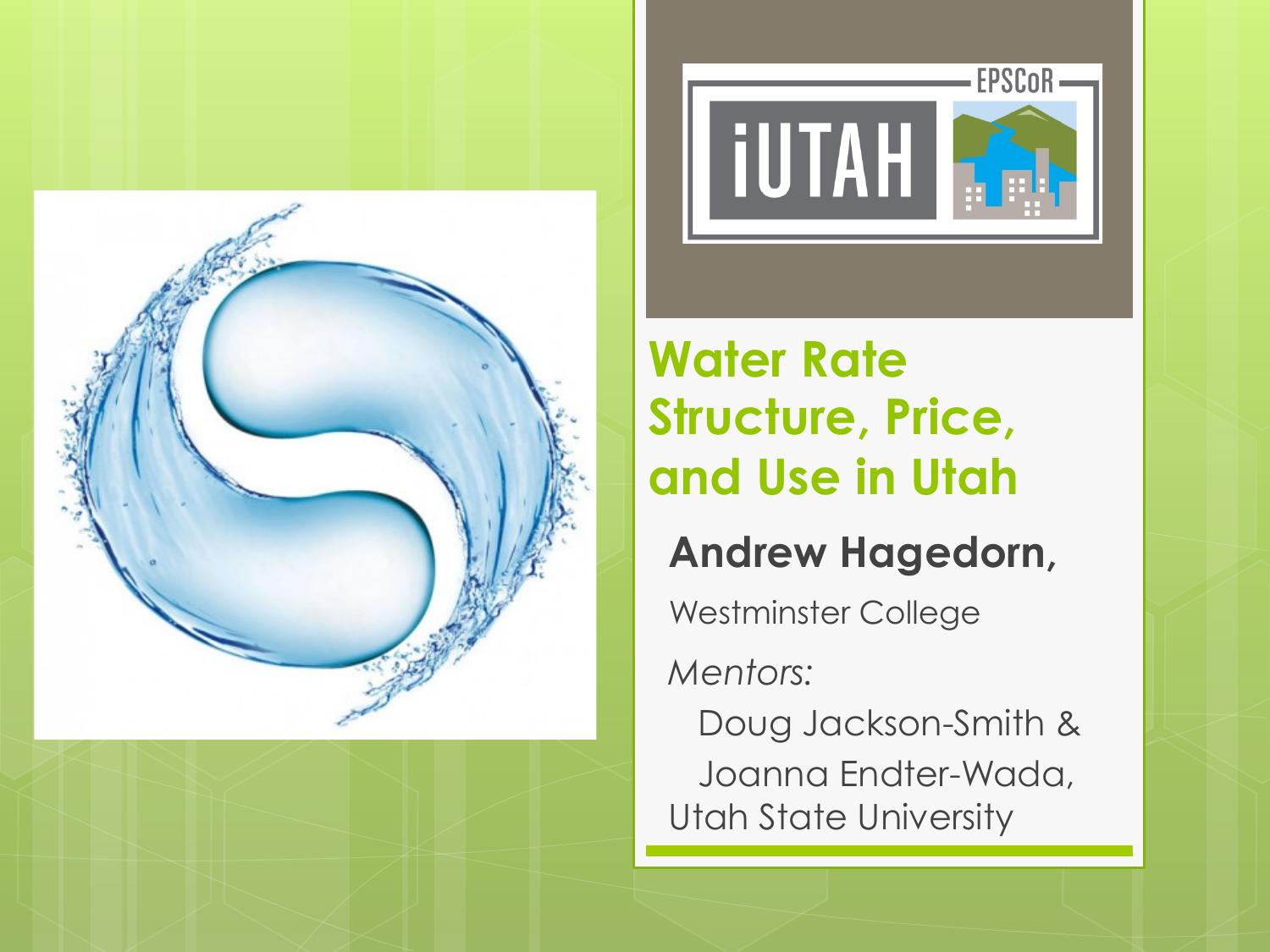

- q **Gather** and **characterize data** from public water systems on:
	- *Rate structures*
	- *Water prices*
	- *Water use*

q Illustrate potential **patterns** and **differences** among water providers across the WRMA urban gradient.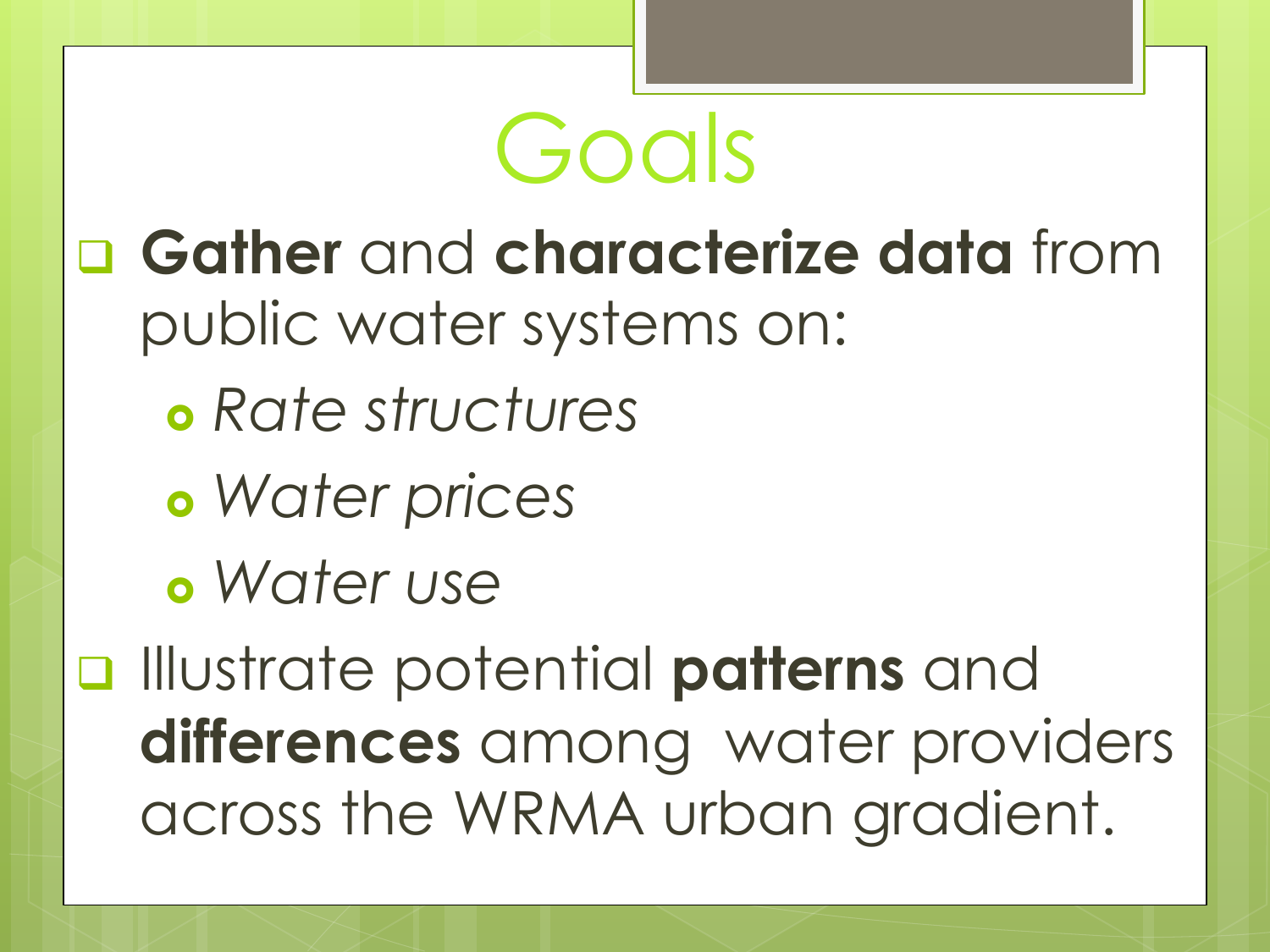# Methods

- q Compile **data** from state reports, state surveys, and internet sites.
- Extensive data **assessment**, **interpretation**, and "**cleaning**".
- **Q** Organize data into a clean and valid **data set**.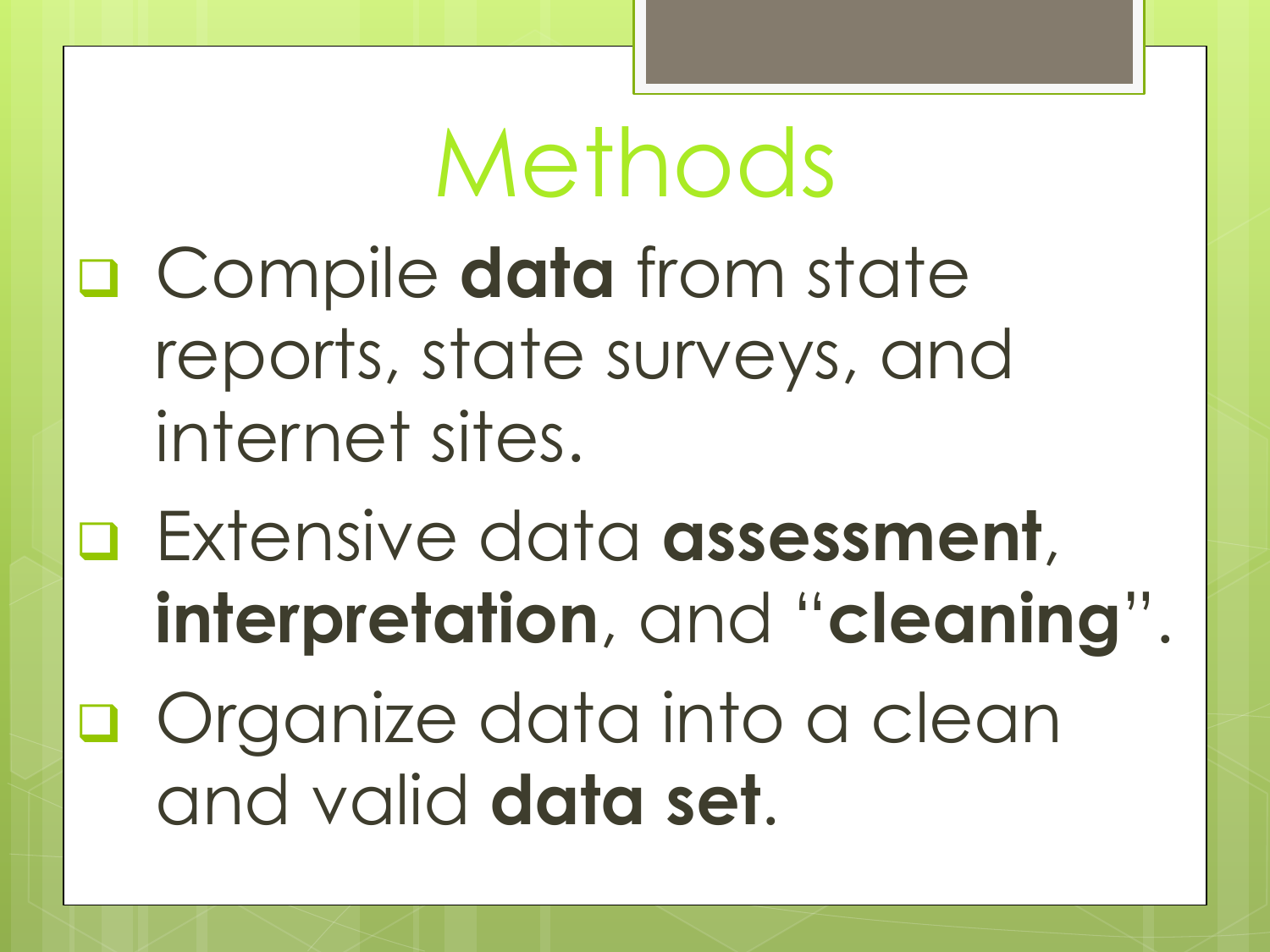# Rate Structures

### q **Increasing**

Price per unit increases as use increases

### q **Decreasing**

Price per unit decreases as use increases

### q **Uniform**

Price per unit stays the same regardless of use

### q **Flat**

"One time" charge for unlimited use

### q **Seasonal**

Price per unit increases during summer months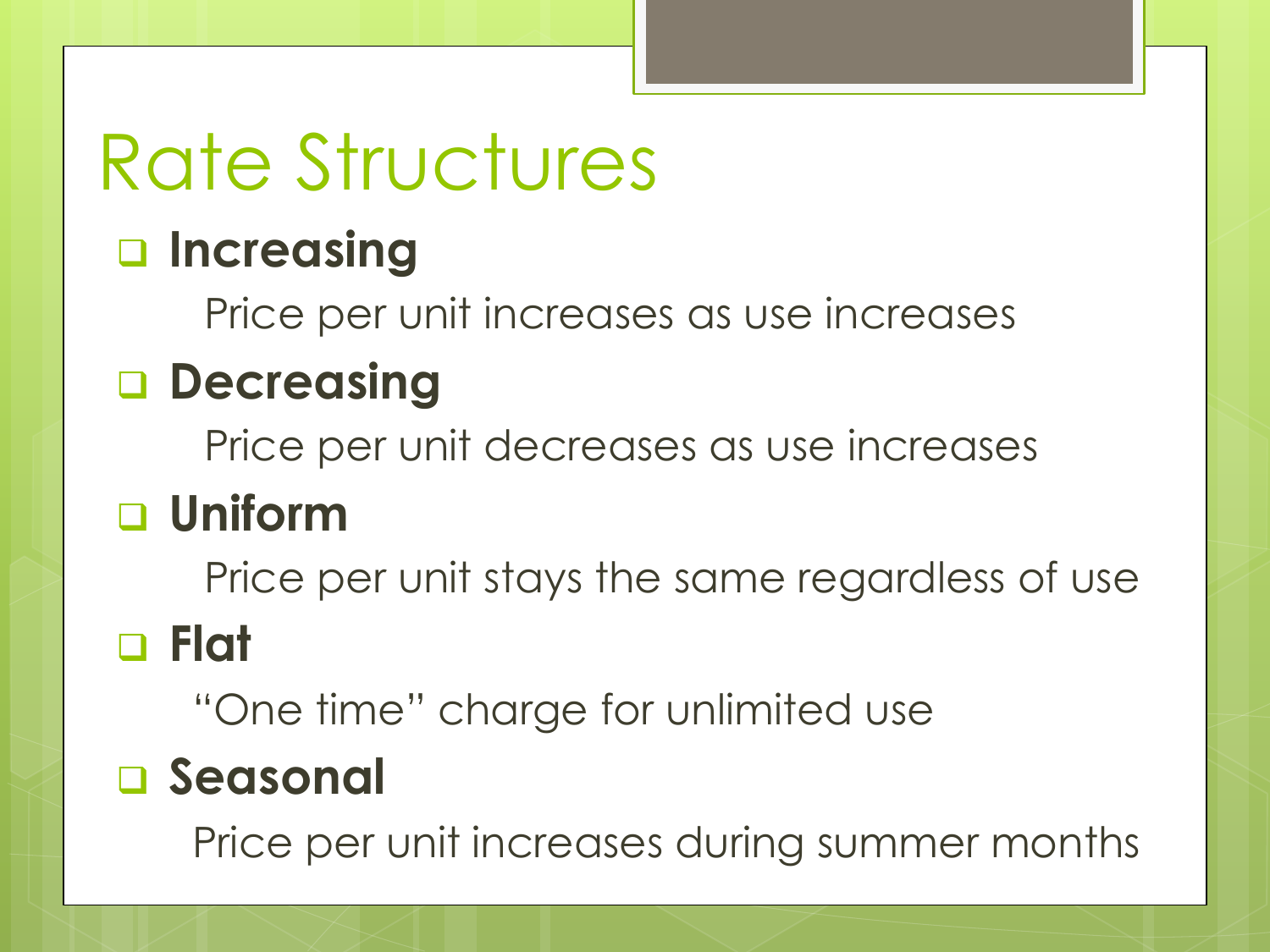## Rate Structures



#### **Base Rates Across Three Counties**

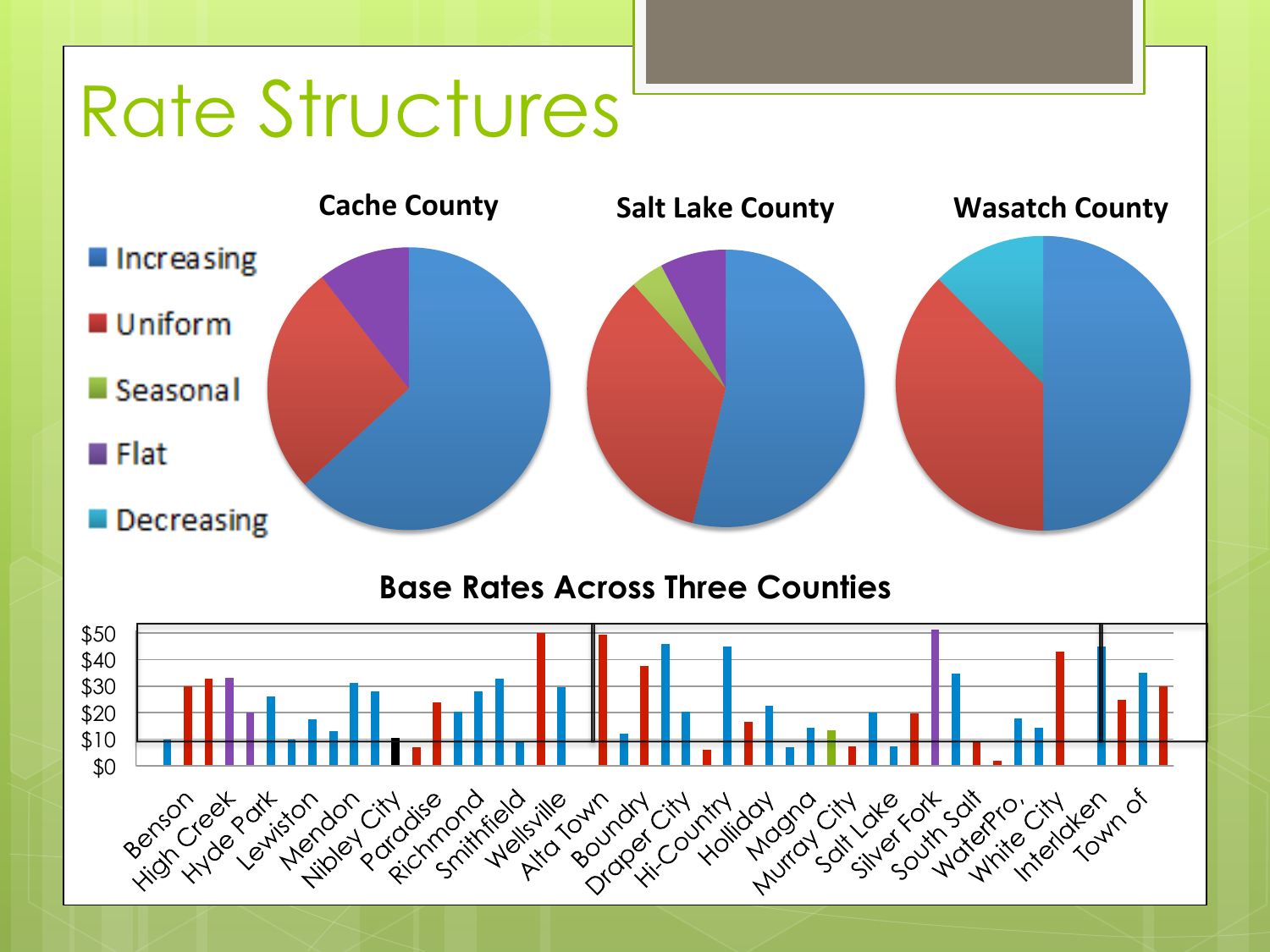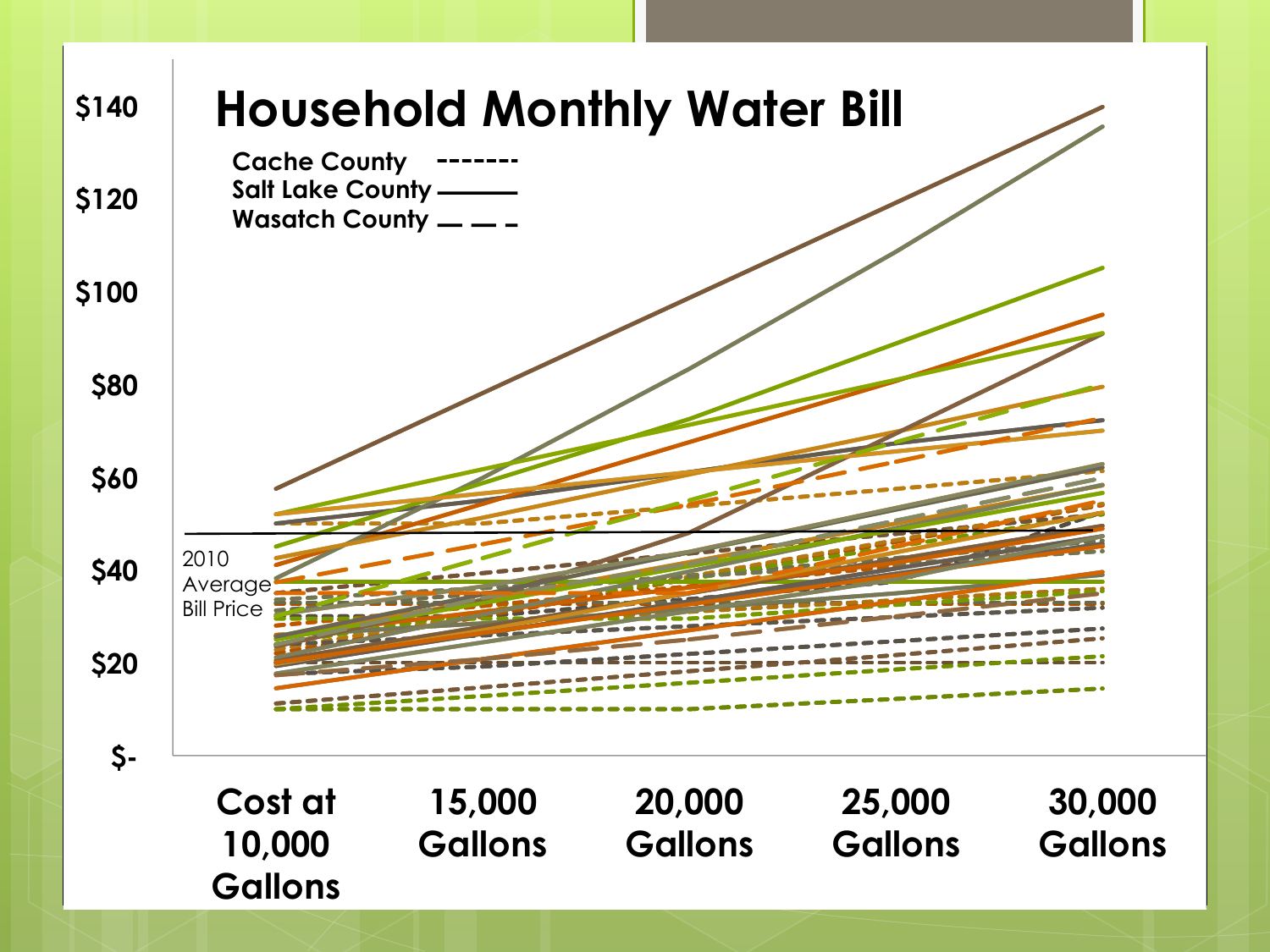### q **GPCD** - Gallons Per Capita Per Day Derived by **dividing** water **use** by **population M&I** Use vs. **Residential** Use • M&I Total - includes residential, commercial, institutional, industrial, etc. • Residential - use at the household level q **Potable** Water vs. **Secondary** Water Potable - Treated Water Secondary - Untreated water Water Use Terminology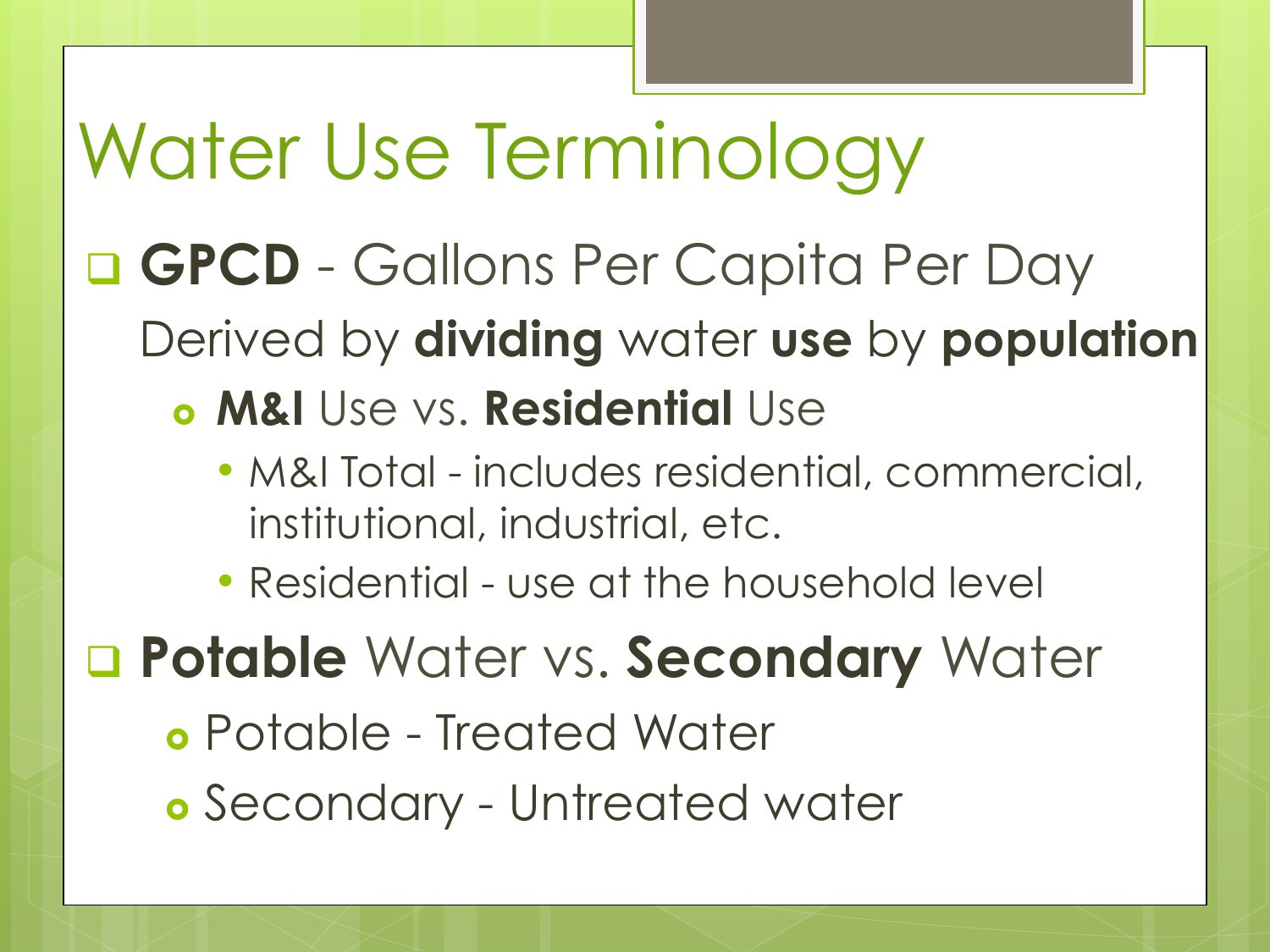## 2010 Water Use

■ Secondary Water

Total M&I Use **Residential Water** Residential Water Use

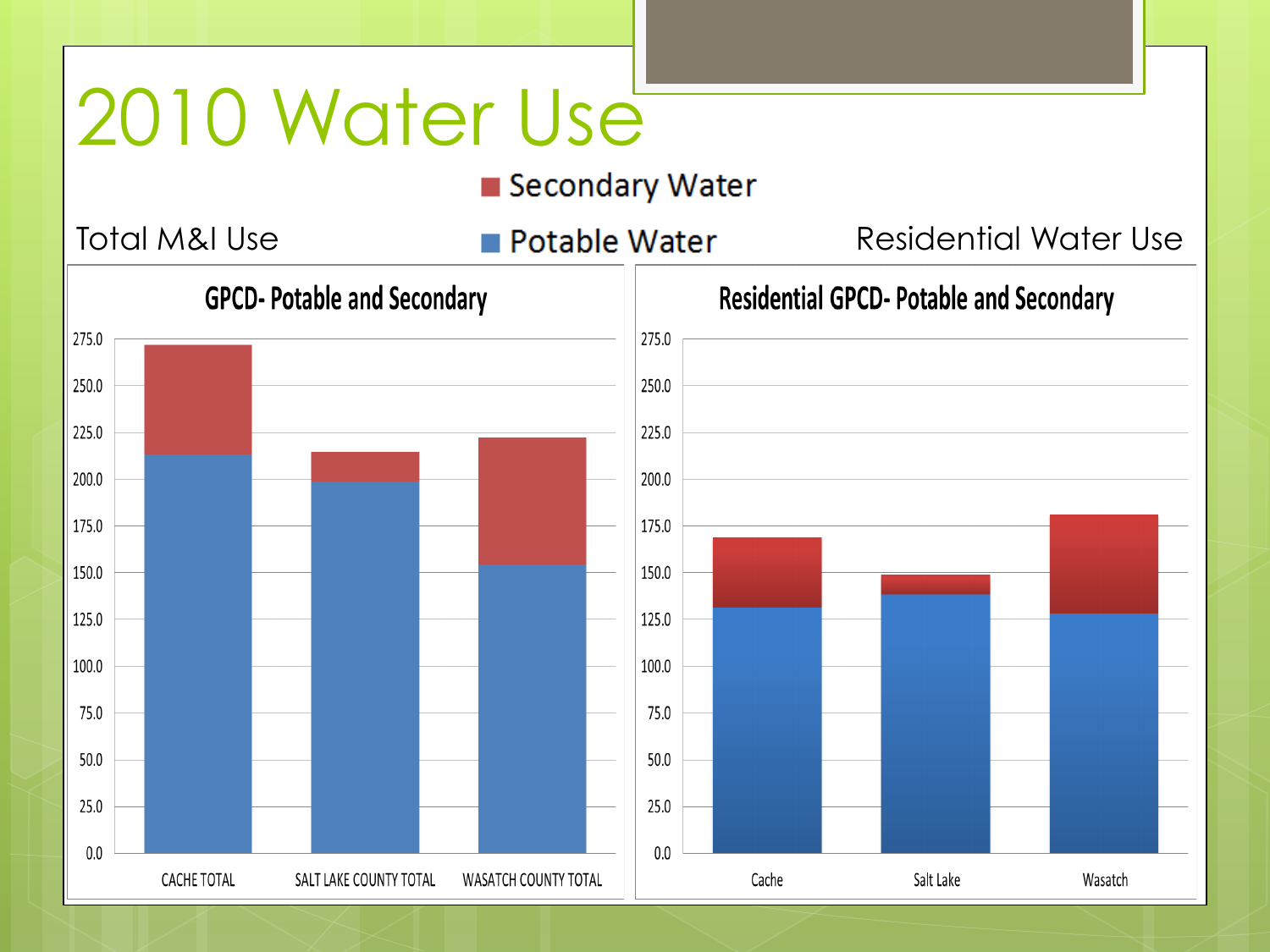# Conclusions & Next Steps

### q **Of the three counties:**

- **Cache County** has the **cheapest** water and the **highest** M&I total GPCD.
- **Salt Lake County** has the **lowest** secondary water use, but the **highest** residential potable water use.
- **Wasatch County** has the **highest** secondary water use and the **lowest** residential GPCD
- q The next step is to use this new **data set**  for further **analysis** and **comparisons**.